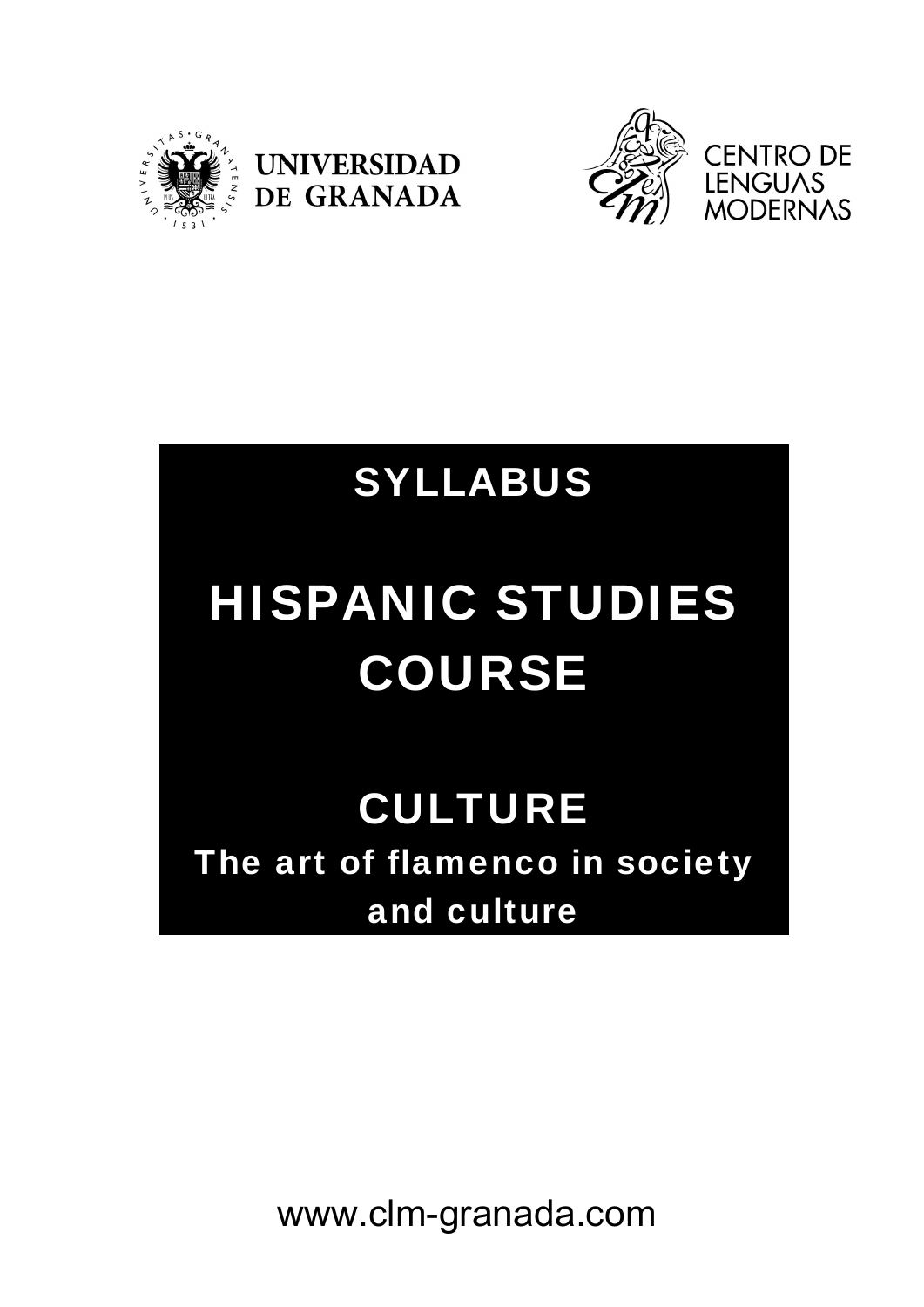### **THE ART OF FLAMENCO IN SOCIETY AND CULTURE**

#### **General Description**

Through the study of a significant number of songs, as well as articles, books, films and documentaries, this course will explore the poetic language of the lyrics, the association of these with high culture (principally poetry and music), the artistic nature of this musical expression and the links between flamenco and the society and culture that are its origin and end.

We will guide the student, from the analysis of this art and its diverse substrata, to the acquisition of an advanced understanding of its anthropological, historical, socio-cultural and linguistic aspects. We will carry out a review of knowledge of the history of Spain and Andalusia. We will study the literary quality of body of anonymous lyrics. We will encourage debate and moral reflexion about such concepts as exclusion, persecution, migration and racism, as well as about the feelings of pain, disgrace, humiliation and social shame. Finally, we will consider values intimately tied to the flamenco universe, such as brotherhood, liberty and resistance.

#### **Content**

- 1. *A priori* concepts.
- 2. Songs as vehicles of culture and cultural objects of special attention.
- 3. Song (*canción*) versus flamenco song (*cante*).
- 4. Flamenco and stereotypes of the Spanish
	- a. The construction of the international image of Spain: an Andalusian image
	- b. The triad of popular culture: bull-fighting, processions and flamenco
	- c. Effects of this image on the arts
- 5. Linguistic Aspects
	- a. A unique lexicon
- b. A phonetic convention: flamenco singing is articulated in Andalusian
- 6. Settings of flamenco: private and public
- 7. Birth and evolution: *when, where, how*
- 8. The social substratum
- 9. Primitive oriental traces: Andalusian musical orientalism.
	- a. Andalusia around 1492.
	- b. The metaphor of the melting pot
- 10. The lyrics of flamenco verses: an anonymous body of exceptional quality.
	- a. The lyrical poetry of the verses.
	- b. Subject matter
	- c. The poets create the lyrics: García Lorca and Luis Rosales, among others.
	- d. Anthology of anonymous verses.
	- e. From bottom to top and from top to bottom: relations between high and low musical and poetic culture.
	- f. The use of poems as lyrics for flamenco song: not-only-Lorca.
	- g. Political incorrectness, flamenco and flamenco artists.
	- h. Humour in flamenco.
- 11. The concept of acquired taste.
- 12. Flamenco versus folk.
	- a. The case of sevillanas: Are sevillanas flamenco?
- 13. Can flamenco be considered consumer music?
- 14. Dance
- 15. Sudden and unusual international renown.
	- a. Today's flamenco public.
	- b. The spectacular drift.
	- c. Popular instinct against skill and discipline.
- 16. Final Reflections.

#### **Assessment**

| Readings, attendance and participation: 20 % |      |
|----------------------------------------------|------|
| Exam:                                        | 40 % |
| Written work:                                | 40%  |